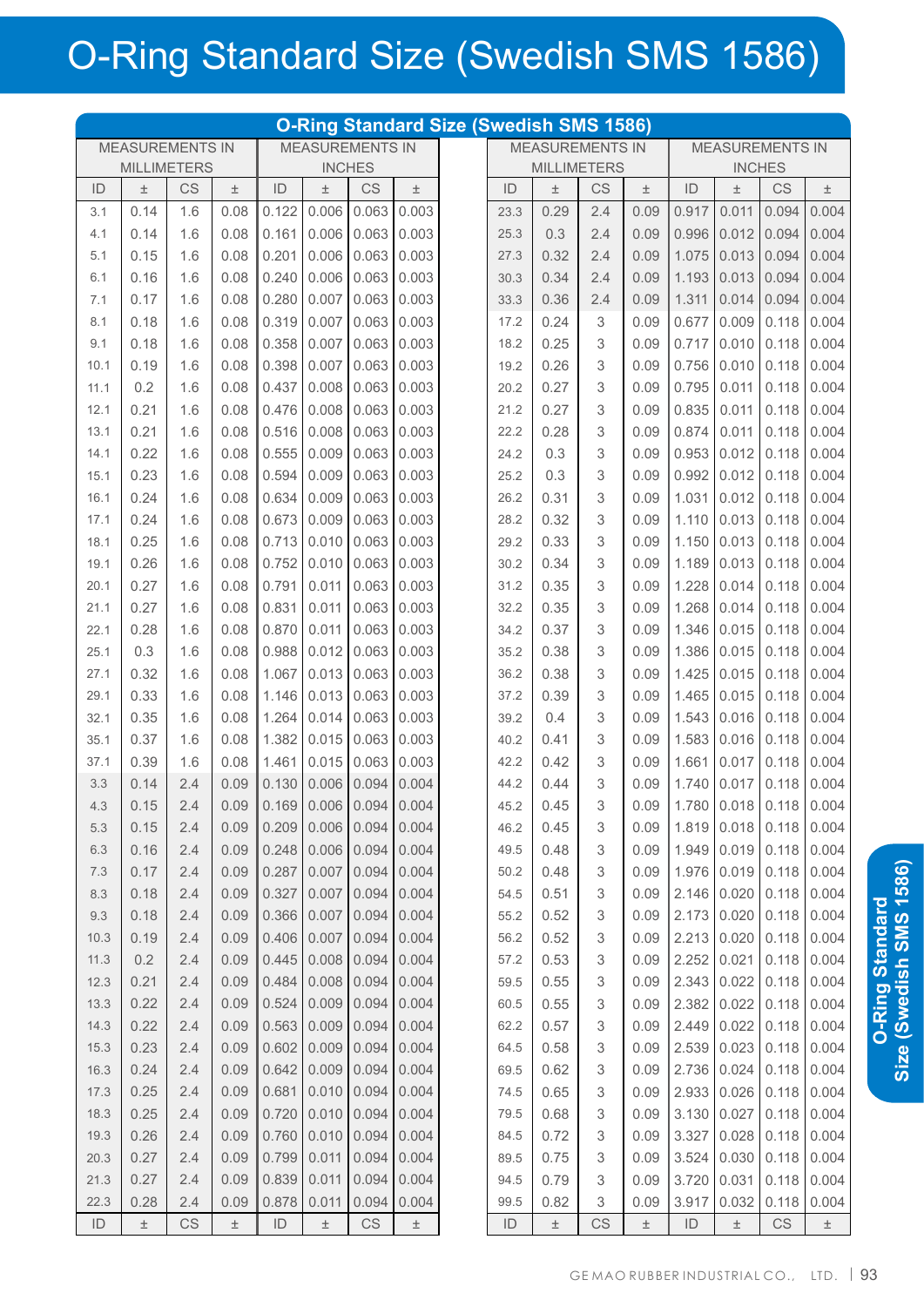## O-Ring Standard Size (Swedish SMS 1586)

| <b>O-Ring Standard Size (Swedish SMS 1586)</b> |              |           |       |                        |                |                     |       |                    |                |       |                        |              |                        |                |                                         |       |
|------------------------------------------------|--------------|-----------|-------|------------------------|----------------|---------------------|-------|--------------------|----------------|-------|------------------------|--------------|------------------------|----------------|-----------------------------------------|-------|
| <b>MEASUREMENTS IN</b>                         |              |           |       | <b>MEASUREMENTS IN</b> |                |                     |       |                    |                |       | <b>MEASUREMENTS IN</b> |              | <b>MEASUREMENTS IN</b> |                |                                         |       |
| <b>MILLIMETERS</b>                             |              |           |       | <b>INCHES</b>          |                |                     |       | <b>MILLIMETERS</b> |                |       | <b>INCHES</b>          |              |                        |                |                                         |       |
| ID                                             | $\pm$        | CS        | $\pm$ | ID                     | $\pm$          | <b>CS</b>           | $\pm$ |                    | ID             | $\pm$ | CS                     | $\pm$        | ID                     | $\pm$          | CS                                      | $\pm$ |
| 104.5                                          | 0.86         | 3         | 0.09  | 4.114                  | 0.034          | 0.118               | 0.004 |                    | 124.2          | 0.99  | 5.7                    | 0.13         | 4.890                  | 0.039          | 0.224                                   | 0.005 |
| 109.5                                          | 0.89         | 3         | 0.09  | 4.311                  | 0.035          | 0.118               | 0.004 |                    | 129.2          | 1.02  | 5.7                    | 0.13         | 5.087                  | 0.040          | 0.224                                   | 0.005 |
| 114.5                                          | 0.92         | 3         | 0.09  | 4.508                  | 0.036          | 0.118               | 0.004 |                    | 134.2          | 1.06  | 5.7                    | 0.13         | 5.283                  | 0.042          | 0.224                                   | 0.005 |
| 119.5                                          | 0.96         | 3         | 0.09  | 4.705                  | 0.038          | 0.118               | 0.004 |                    | 139.2          | 1.09  | 5.7                    | 0.13         | 5.480                  | 0.043          | 0.224                                   | 0.005 |
| 124.5                                          | 0.99         | 3         | 0.09  | 4.902                  | 0.039          | 0.118               | 0.004 |                    | 144.2          | 1.12  | 5.7                    | 0.13         | 5.677                  | 0.044          | 0.224                                   | 0.005 |
| 129.5                                          | 1.02         | 3         | 0.09  | 5.098                  | 0.040          | 0.118               | 0.004 |                    | 149.2          | 1.16  | 5.7                    | 0.13         | 5.874                  | 0.046          | 0.224                                   | 0.005 |
| 134.5                                          | 1.06         | 3         | 0.09  | 5.295                  | 0.042          | 0.118               | 0.004 |                    | 154.2          | 1.19  | 5.7                    | 0.13         | 6.071                  | 0.047          | 0.224                                   | 0.005 |
| 139.5                                          | 1.09         | 3         | 0.09  | 5.492                  | 0.043          | 0.118               | 0.004 |                    | 159.2          | 1.22  | 5.7                    | 0.13         | 6.268                  | 0.048          | 0.224                                   | 0.005 |
| 144.5                                          | 1.12         | 3         | 0.09  | 5.689                  | 0.044          | 0.118               | 0.004 |                    | 164.2          | 1.26  | 5.7                    | 0.13         | 6.465                  | 0.050          | 0.224                                   | 0.005 |
| 35.2                                           | 0.38         | 5.7       | 0.13  | 1.386                  | 0.015          | 0.224               | 0.005 |                    | 169.2          | 1.29  | 5.7                    | 0.13         | 6.661                  | 0.051          | 0.224                                   | 0.005 |
| 36.2                                           | 0.38         | 5.7       | 0.13  | 1.425                  | 0.015          | 0.224               | 0.005 |                    | 174.2          | 1.32  | 5.7                    | 0.13         | 6.858                  | 0.052          | 0.224                                   | 0.005 |
| 37.2                                           | 0.39         | 5.7       | 0.13  | 1.465                  | 0.015          | 0.224               | 0.005 |                    | 179.2          | 1.35  | 5.7                    | 0.13         | 7.055                  | 0.053          | 0.224                                   | 0.005 |
| 39.2                                           | 0.4          | 5.7       | 0.13  | 1.543                  | 0.016          | 0.224               | 0.005 |                    | 184.2          | 1.39  | 5.7                    | 0.13         | 7.252                  | 0.055          | 0.224                                   | 0.005 |
| 41.2                                           | 0.42         | 5.7       | 0.13  | 1.622                  | 0.017          | 0.224               | 0.005 |                    | 189.2          | 1.42  | 5.7                    | 0.13         | 7.449                  | 0.056          | 0.224                                   | 0.005 |
| 44.2                                           | 0.44         | 5.7       | 0.13  | 1.740                  | 0.017          | 0.224               | 0.005 |                    | 194.2          | 1.45  | 5.7                    | 0.13         | 7.646                  | 0.057          | 0.224                                   | 0.005 |
| 45.2                                           | 0.45         | 5.7       | 0.13  | 1.780                  | 0.018          | 0.224               | 0.005 |                    | 199.2          | 1.49  | 5.7                    | 0.13         | 7.843                  | 0.059          | 0.224                                   | 0.005 |
| 47.2                                           | 0.46         | 5.7       | 0.13  | 1.858                  | 0.018          | 0.224               | 0.005 |                    | 204.2          | 1.52  | 5.7                    | 0.13         | 8.039                  | 0.060          | 0.224                                   | 0.005 |
| 49.2                                           | 0.47         | 5.7       | 0.13  | 1.937                  | 0.019          | 0.224               | 0.005 |                    | 209.2          | 1.55  | 5.7                    | 0.13         | 8.236                  | 0.061          | 0.224                                   | 0.005 |
| 51.2                                           | 0.49         | 5.7       | 0.13  | 2.016                  | 0.019          | 0.224               | 0.005 |                    | 219.2          | 1.62  | 5.7                    | 0.13         | 8.630                  | 0.064          | 0.224                                   | 0.005 |
| 52.2                                           | 0.5          | 5.7       | 0.13  | 2.055                  | 0.020          | 0.224               | 0.005 |                    | 229.2          | 1.68  | 5.7                    | 0.13         | 9.024                  | 0.066          | 0.224                                   | 0.005 |
| 54.2                                           | 0.51         | 5.7       | 0.13  | 2.134                  | 0.020          | 0.224               | 0.005 |                    | 239.2          | 1.75  | 5.7                    | 0.13         | 9.417                  | 0.069          | 0.224                                   | 0.005 |
| 57.2                                           | 0.53         | 5.7       | 0.13  | 2.252                  | 0.021          | 0.224               | 0.005 |                    | 249.2          | 1.81  | 5.7                    | 0.13         | 9.811                  | 0.071          | 0.224                                   | 0.005 |
| 59.2                                           | 0.54         | 5.7       | 0.13  | 2.331                  | 0.021          | 0.224               | 0.005 |                    | 259.2          | 1.88  | 5.7                    | 0.13         | 10.205                 | 0.074          | 0.224                                   | 0.005 |
| 61.2                                           | 0.56         | 5.7       | 0.13  | 2.409                  | 0.022          | 0.224               | 0.005 |                    | 269.2          | 1.94  | 5.7                    | 0.13         | 10.598                 | 0.076          | 0.224                                   | 0.005 |
| 62.2                                           | 0.57         | 5.7       | 0.13  | 2.449                  | 0.022          | 0.224               | 0.005 |                    | 279.2          | 2.01  | 5.7                    | 0.13         | 10.992                 | 0.079          | 0.224                                   | 0.005 |
| 64.2                                           | 0.58         | 5.7       | 0.13  | 2.528                  | 0.023          | 0.224               | 0.005 |                    | 289.2          | 2.07  | 5.7                    | 0.13         | 11.386                 | 0.081          | 0.224                                   | 0.005 |
| 67.2                                           | 0.6          | 5.7       | 0.13  | 2.646                  | 0.024          | 0.224               | 0.005 |                    | 299.2          | 2.13  | 5.7                    | 0.13         | 11.780                 | 0.084          | 0.224                                   | 0.005 |
| 69.2                                           | 0.61         | 5.7       | 0.13  | 2.724                  |                | $0.024$ 0.224 0.005 |       |                    | 319.2          | 2.26  | 5.7                    |              |                        |                | $0.13$   12.567   0.089   0.224   0.005 |       |
| 71.2                                           |              | 5.7       |       | 2.803                  |                |                     |       |                    | 339.2          |       |                        |              |                        | 13.354 0.094   |                                         | 0.005 |
|                                                | 0.63         | 5.7       | 0.13  | 2.843                  | 0.025          | 0.224               | 0.005 |                    |                | 2.39  | 5.7                    | 0.13<br>0.13 |                        | 14.142 0.099   | 0.224                                   | 0.005 |
| 72.2<br>74.2                                   | 0.63<br>0.65 | 5.7       | 0.13  | 2.921                  | 0.025<br>0.026 | 0.224               | 0.005 |                    | 359.2          | 2.52  | 5.7                    | 0.13         |                        | 14.929 0.104   | 0.224                                   | 0.005 |
| 77.2                                           |              | 5.7       | 0.13  | 3.039                  | 0.026          | 0.224<br>0.224      | 0.005 |                    | 379.2          | 2.65  | 5.7                    | 0.13         |                        | 15.717 0.109   | 0.224<br>0.224                          | 0.005 |
| 79.2                                           | 0.67         | 5.7       | 0.13  | 3.118                  |                |                     | 0.005 |                    | 399.2<br>419.2 | 2.77  | 5.7                    | 0.13         |                        | $16.504$ 0.114 |                                         |       |
|                                                | 0.68         |           | 0.13  |                        | 0.027          | 0.224               | 0.005 |                    |                | 2.9   | 5.7                    |              |                        |                | 0.224                                   | 0.005 |
| 81.2                                           | 0.7          | 5.7       | 0.13  | 3.197                  | 0.028          | 0.224               | 0.005 |                    | 439.2          | 3.03  | 5.7                    | 0.13         |                        | 17.291 0.119   | 0.224                                   | 0.005 |
| 82.2                                           | 0.7          | 5.7       | 0.13  | 3.236                  | 0.028          | 0.224               | 0.005 |                    | 459.2          | 3.15  | 5.7                    | 0.13         |                        | 18.079 0.124   | 0.224                                   | 0.005 |
| 84.2                                           | 0.72         | 5.7       | 0.13  | 3.315                  | 0.028          | 0.224               | 0.005 |                    | 479.2          | 3.28  | 5.7                    | 0.13         |                        | 18.866 0.129   | 0.224                                   | 0.005 |
| 87.2                                           | 0.74         | 5.7       | 0.13  | 3.433                  | 0.029          | 0.224               | 0.005 |                    | 499.2          | 3.4   | 5.7                    | 0.13         |                        | 19.654 0.134   | 0.224                                   | 0.005 |
| 89.2                                           | 0.75         | 5.7       | 0.13  | 3.512                  | 0.030          | 0.224               | 0.005 |                    | 144.1          | 1.12  | 8.4                    | 0.15         | 5.673                  | 0.044          | 0.331                                   | 0.006 |
| 92.2                                           | 0.77         | 5.7       | 0.13  | 3.630                  | 0.030          | 0.224               | 0.005 |                    | 149.1          | 1.15  | 8.4                    | 0.15         | 5.870                  | 0.045          | 0.331                                   | 0.006 |
| 94.2                                           | 0.79         | 5.7       | 0.13  | 3.709                  | 0.031          | 0.224               | 0.005 |                    | 154.1          | 1.19  | 8.4                    | 0.15         | 6.067                  | 0.047          | 0.331                                   | 0.006 |
| 97.2                                           | 0.81         | 5.7       | 0.13  | 3.827                  | 0.032          | 0.224               | 0.005 |                    | 159.1          | 1.22  | 8.4                    | 0.15         | 6.264                  | 0.048          | 0.331                                   | 0.006 |
| 99.2                                           | 0.82         | 5.7       | 0.13  | 3.906                  | 0.032          | 0.224               | 0.005 |                    | 164.1          | 1.25  | 8.4                    | 0.15         | 6.461                  | 0.049          | 0.331                                   | 0.006 |
| 104.2                                          | 0.85         | 5.7       | 0.13  | 4.102                  | 0.033          | 0.224               | 0.005 |                    | 169.1          | 1.29  | 8.4                    | 0.15         | 6.657                  | 0.051          | 0.331                                   | 0.006 |
| 109.2                                          | 0.89         | 5.7       | 0.13  | 4.299                  | 0.035          | 0.224               | 0.005 |                    | 174.1          | 1.32  | 8.4                    | 0.15         | 6.854                  | 0.052          | 0.331                                   | 0.006 |
| 114.2                                          | 0.92         | 5.7       | 0.13  | 4.496                  | 0.036          | 0.224               | 0.005 |                    | 179.1          | 1.35  | 8.4                    | 0.15         | 7.051                  | 0.053          | 0.331                                   | 0.006 |
| 119.2                                          | 0.95         | 5.7       | 0.13  | 4.693                  | 0.037          | 0.224               | 0.005 |                    | 184.1          | 1.39  | 8.4                    | 0.15         | 7.248                  | 0.055          | 0.331                                   | 0.006 |
| ID                                             | $\pm$        | <b>CS</b> | $\pm$ | ID                     | $\pm$          | CS                  | $\pm$ |                    | ID             | $\pm$ | CS                     | $\pm$        | ID                     | $\pm$          | CS                                      | $\pm$ |